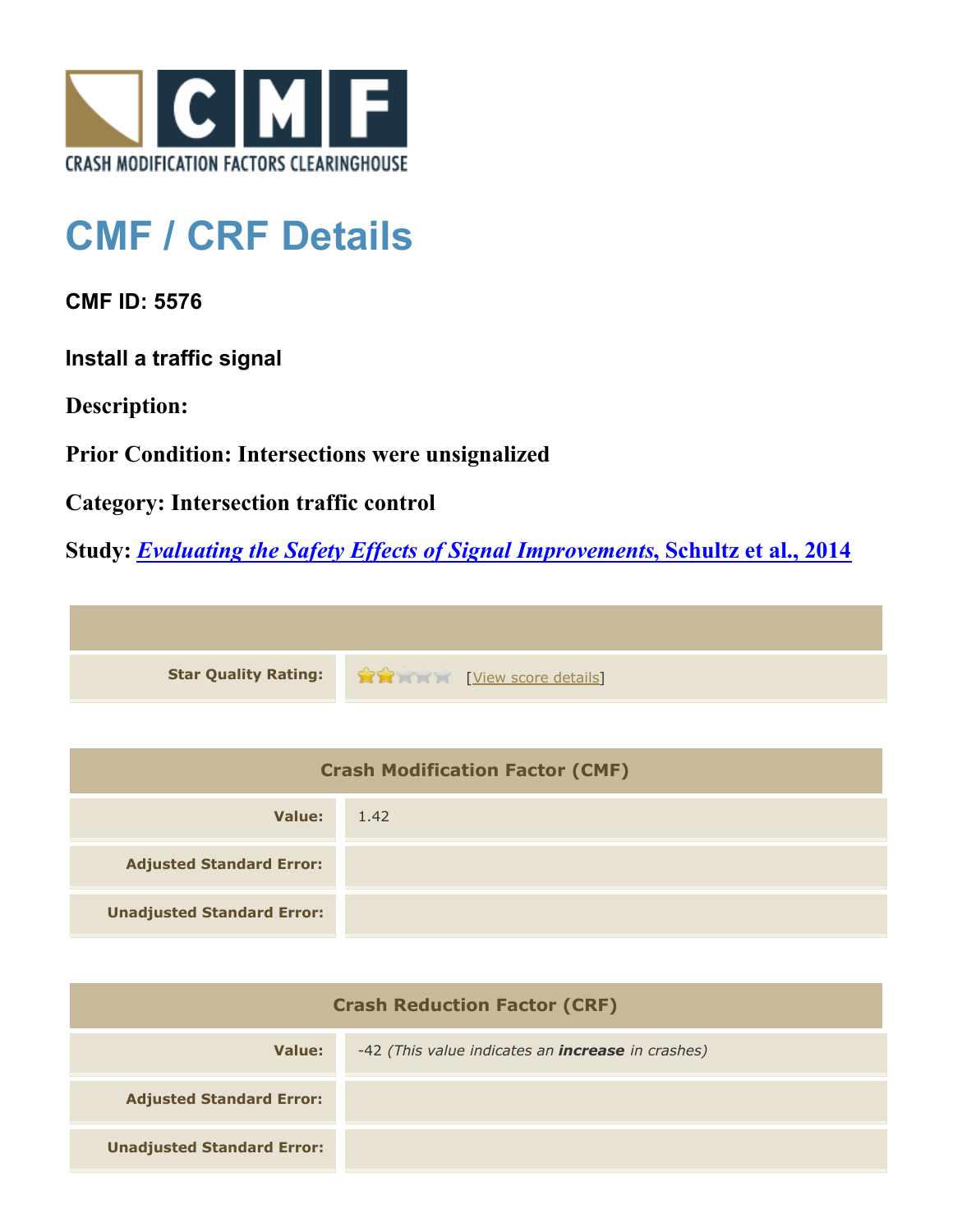| <b>Applicability</b>                    |                   |
|-----------------------------------------|-------------------|
| <b>Crash Type:</b>                      | All               |
| <b>Crash Severity:</b>                  |                   |
| <b>Roadway Types:</b>                   | All               |
| <b>Number of Lanes:</b>                 |                   |
| <b>Road Division Type:</b>              |                   |
| <b>Speed Limit:</b>                     | $30 - 65$         |
| <b>Area Type:</b>                       | Not specified     |
| <b>Traffic Volume:</b>                  |                   |
| <b>Time of Day:</b>                     | All               |
| If countermeasure is intersection-based |                   |
| <b>Intersection Type:</b>               | Not specified     |
| <b>Intersection Geometry:</b>           | No values chosen. |
| <b>Traffic Control:</b>                 | Not specified     |
| <b>Major Road Traffic Volume:</b>       |                   |

**Minor Road Traffic Volume:**

| <b>Development Details</b>      |              |
|---------------------------------|--------------|
| <b>Date Range of Data Used:</b> | 2002 to 2011 |
| <b>Municipality:</b>            |              |
| State:                          | UT           |
| <b>Country:</b>                 |              |